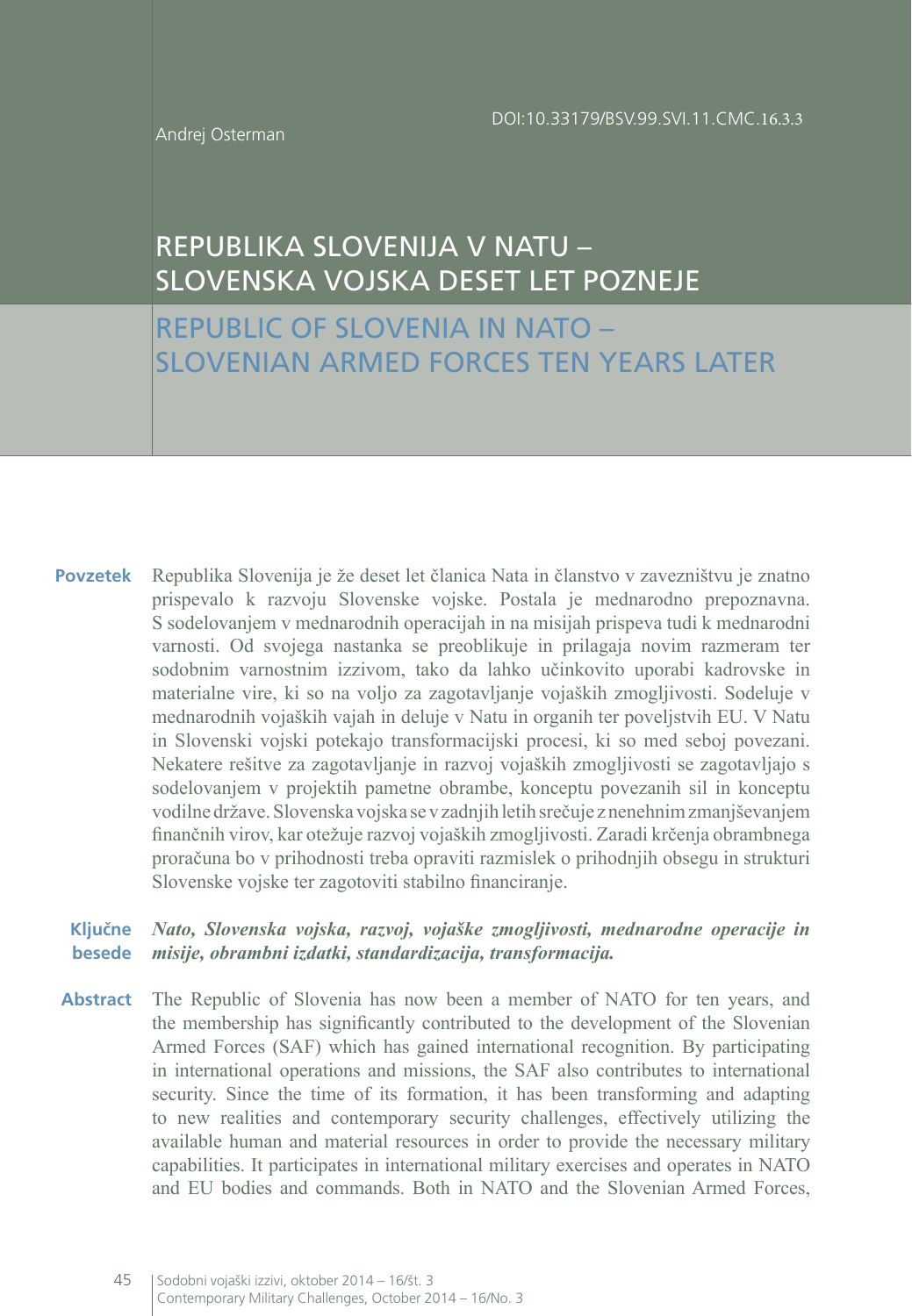interconnected transformation processes are currently under way. Some solutions that aim to deliver and develop the necessary military capabilities are being provided through participation in Smart Defence projects, the Connected Forces Initiative and the Framework Nations Concept. In recent years, the SAF has been faced with the continuous reduction of financial resources, which hinders the development of military capabilities. In the future, due to the defence budget reductions, it will be necessary to think about the scope and structure of the SAF and provide stable funding.

#### **Key words** *NATO, Slovenian Armed Forces, development, military capabilities, international operations and missions, defence expenditure, standardization, transformation.*

**Introduction** The defence system of the Republic of Slovenia (hereinafter Slovenia), whose most important part is the Slovenian Armed Forces (hereinafter SAF), has, in the ten years of membership in NATO, successfully completed its tasks and developed rapidly. In these ten years, the SAF has also become internationally recognized, operating in various international operations and missions, and contributing to stability and security in the near and far international environment. Participation in the international environment is an important indicator and the driver of development in the SAF, both in equipping and military education and training. Full membership in two international organizations, the European Union and NATO, is very important for the SAF, both now and in the future. Slovenia has endeavoured to join NATO for reasons of common values, own national and strategic security interests, and the desire to contribute to the security and stability in the European continent. This orientation is also clear in the Resolution on the National Security Strategy of the Republic of Slovenia from 2001 and the new Resolution from 2010<sup>1</sup>.

> For Slovenia, NATO membership signifies security in the context of collective defence and participation in the activities for regional stability and peace in the international community. Slovenia, as a recognizable and active member of NATO, contributes to the sharing of responsibilities and burdens in providing collective defence, based on solidarity between states, and is actively involved in all processes and activities of NATO. Slovenia is thus strengthening its position as a secure and stable country, which has a positive impact on economic cooperation with other countries in various fields, with a significant contribution of Slovenia. Wider global and regional security challenges, military and asymmetric threats, such as the proliferation of weapons of mass destruction, terrorist and cyber attacks, rightly strengthen the belief that Slovenia's membership in NATO is indeed necessary.

*<sup>1</sup> Paragraph 3 of item 4.1 (Foreign Policy) of the Resolution on the National Security Strategy of the Republic of Slovenia from 2001 states: "Priority task of the Slovenian foreign policy is the inclusion of the Republic of Slovenia into the European Union and NATO."* 

*Paragraph 1 of item 5.3.8 (Response to Military Threats) of the Resolution on the National Security Strategy of the Republic of Slovenia from 2010 states: "The response of the Republic of Slovenia to military threats will be based on joined efforts and operations within NATO and the European Union. With a view to preventing military threats, the Republic of Slovenia will continue to actively work for a mutual balance of security and defence interests within NATO, the European Union, the Organisation for Security and Cooperation in Europe, the United Nations and other international regional initiatives and forms of cooperation."*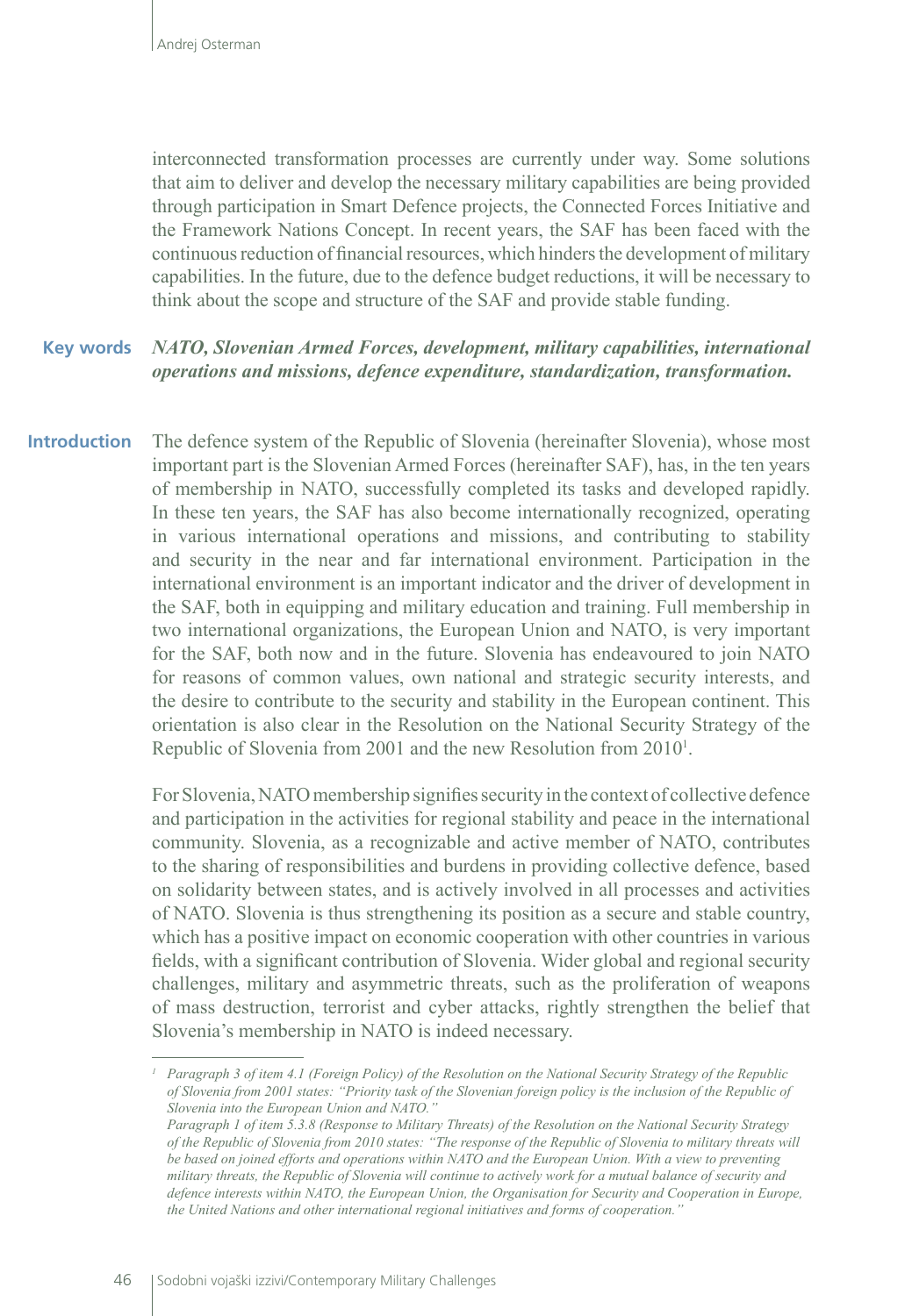Even NATO is constantly faced with new contemporary challenges, such as new crisis areas, cyber threats, the issue of how to stop reduction in defence spending in some NATO countries and increase the provision of defence resources etc. There is the question of enlarging the Alliance with new members, the consideration and approval of the new readiness action plan etc. The NATO Summit in Wales on 4 and 5 September 2014 was devoted to finding solutions and adopting the highest decisions that will strengthen the Alliance to be able to address modern security challenges of the future.

#### **1 METHODOLOGICAL APPROACH**

The purpose of this article is to review the SAF's progress in certain areas from the time of its entry into NATO, to draw attention to the problem of providing financial resources and reducing defence spending, and to look into the future. In doing so, we want to determine whether NATO membership has allowed the SAF to contribute its share to the Alliance and thus gain added value itself.

In preparing and writing the article, the following methods were used: description, inductive and deductive methods, comparative and statistical methods, and the method of observation through own participation. There are many available statistical data as well as primary and secondary sources in the defence sector and outside, while this article only makes use of several data sources. Given personal experience, the method of observation through own participation was used in the methodological approach, having a significant impact on the selection of data, content and methods for which it has been estimated that they are key for the review of the SAF's progress from the time of its entry into NATO.

#### **2 DEVELOPMENT AFTER JOINING NATO**

Since 1991, the SAF has developed intensively, but the transition from the system of own defence to the system of collective defence as well as the transition from a conscript to a professional army has had a significant impact on its development. An important milestone was the period of the first NATO enlargement, when Slovenia was not invited to join NATO. This failure to join NATO was also discussed by the Committee on Defence of the National Assembly of the Republic of Slovenia2 . Nevertheless, the SAF, together with the Ministry of Defence and other government bodies continued to intensively prepare for entry into the Alliance. Thus, in 2004, when Slovenia did join the Alliance, its defence system was ready for new requirements. The SAF has constantly been marked by important transformational changes. Significant progress has been made in the area of increasing military

*<sup>2</sup> The agenda of the 8th meeting of the Committee on Defence of the National Assembly of the Republic of Slovenia on 24 September 1997 included the following item: Assessment of the failed candidacy of Slovenia to join the first round of NATO enlargement, and development of a strategy for integration into NATO in the post-Madrid period. More on this at: http://www.dz-rs.si/wps/portal/Home/deloDZ/seje/evidenca?mandat=II&type=magdt& uid=14BAEA86EB1CBDFFC125651C0042E5B7.*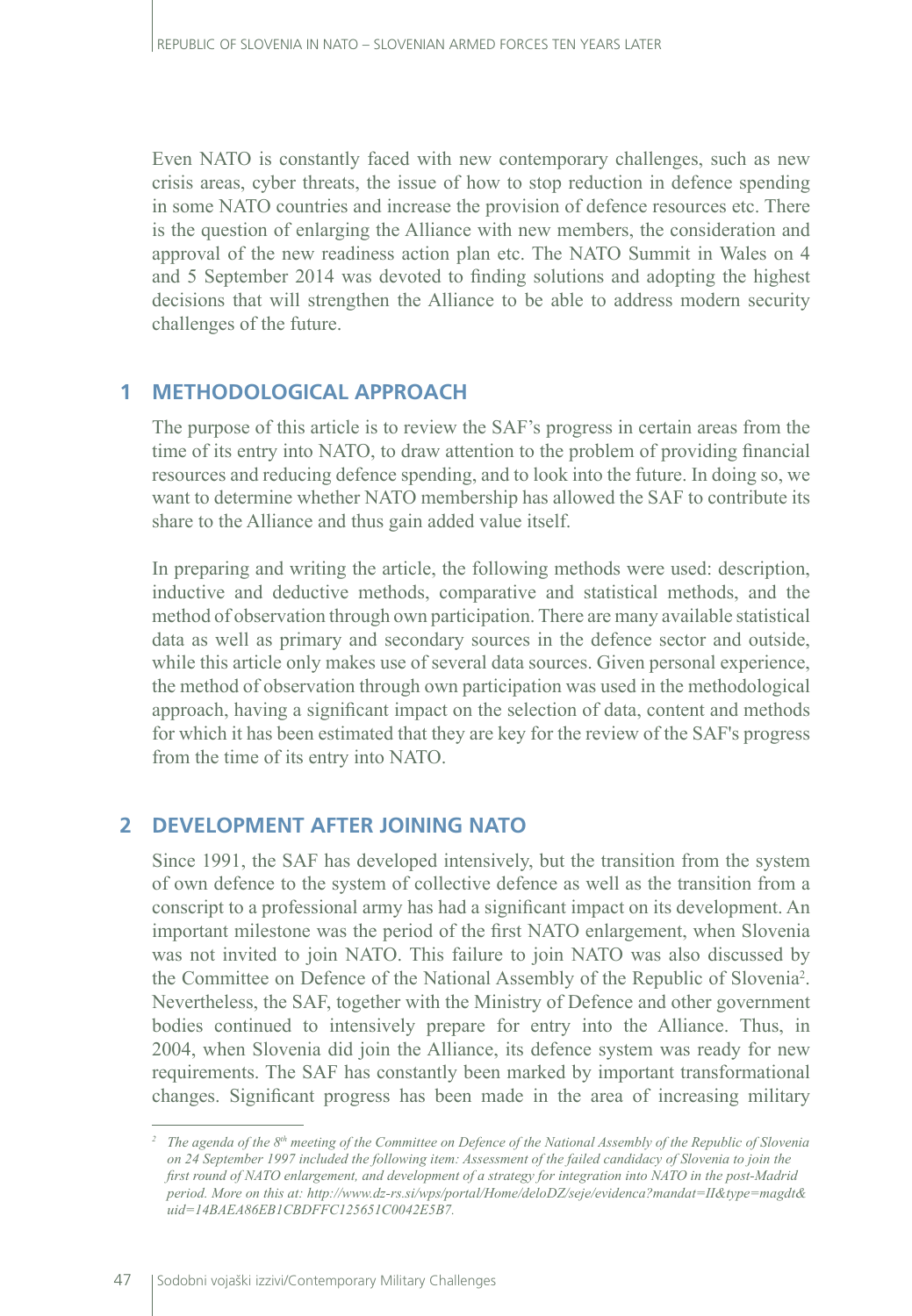capabilities; the SAF has acquired new weapons and equipment, and increased the number of professional and contractual members.

The last conscripts finished their mandatory military service in 2003 and since then, we can speak of a professional army. Careers were becoming increasingly more important both for individuals and the organization; they had to be based on the acquired competencies needed to perform a specific duty and the associated advancement in the military hierarchy. With the transition from a conscript to a professional army, major changes were carried out, both in the mindset and the mode of operation. Due to the awareness of how difficult the transition from a conscript to a professional army is, the PROVOJ (professional armed forces) project was established in 2003, the purpose of which was to propose solutions and necessary activities to transition from a conscript to a professional army. The project also included and presented the possible risks.

Moreover, the intensity of individual and collective education and training increased. The SAF General Staff and its three subordinate operational commands underwent transformation with the establishment of the Force Command, thus clearly delineating the powers between the strategic and operational levels. Participation in the Partnership for Peace (PfP) programme was strengthened. The SAF was becoming more actively and intensely involved in international operations and missions as well as in international military exercises. In 2000, the SAF deployed its first members to Kosovo, and in 2004, to NATO's ISAF mission in Afghanistan.

The SAF increasingly contributed its capabilities to priority international ambitions, thus contributing to the securing of peace in the near and far international region. After joining the Alliance, the SAF was provided with new opportunities for cooperation with other armed forces of NATO member states. It participated in several joint training courses for operation under various conditions, in joint projects and experiments, in the lending of military equipment, in the exchange of data and other activities. Šteiner's opinion on the issue is the following: "In many areas, the beginnings of integration are closing the transition period, with the Republic of Slovenia and its armed forces credibly participating in defence and military structures and joint activities in both NATO and the EU. This particularly includes the activities of joint defence planning, participation in joint commands, integration into the Allied force structure, contribution to response forces, participation in international operations and missions, and the building of national capabilities which, through the doctrines and standards, are interoperable with others in the Alliance." (2011, p. 45).

Professionalization has also affected the command and control system which has to be rapidly responsive in order to allow the SAF to smoothly and properly perform its tasks in Slovenia and abroad. Worth mentioning is also the establishment of the noncommissioned chain of command and the NCO corps. The greatest changes occurred in the transition from a conscript to a professional army. NATO membership has had a significant influence on the processes of professionalization and integration in the SAF.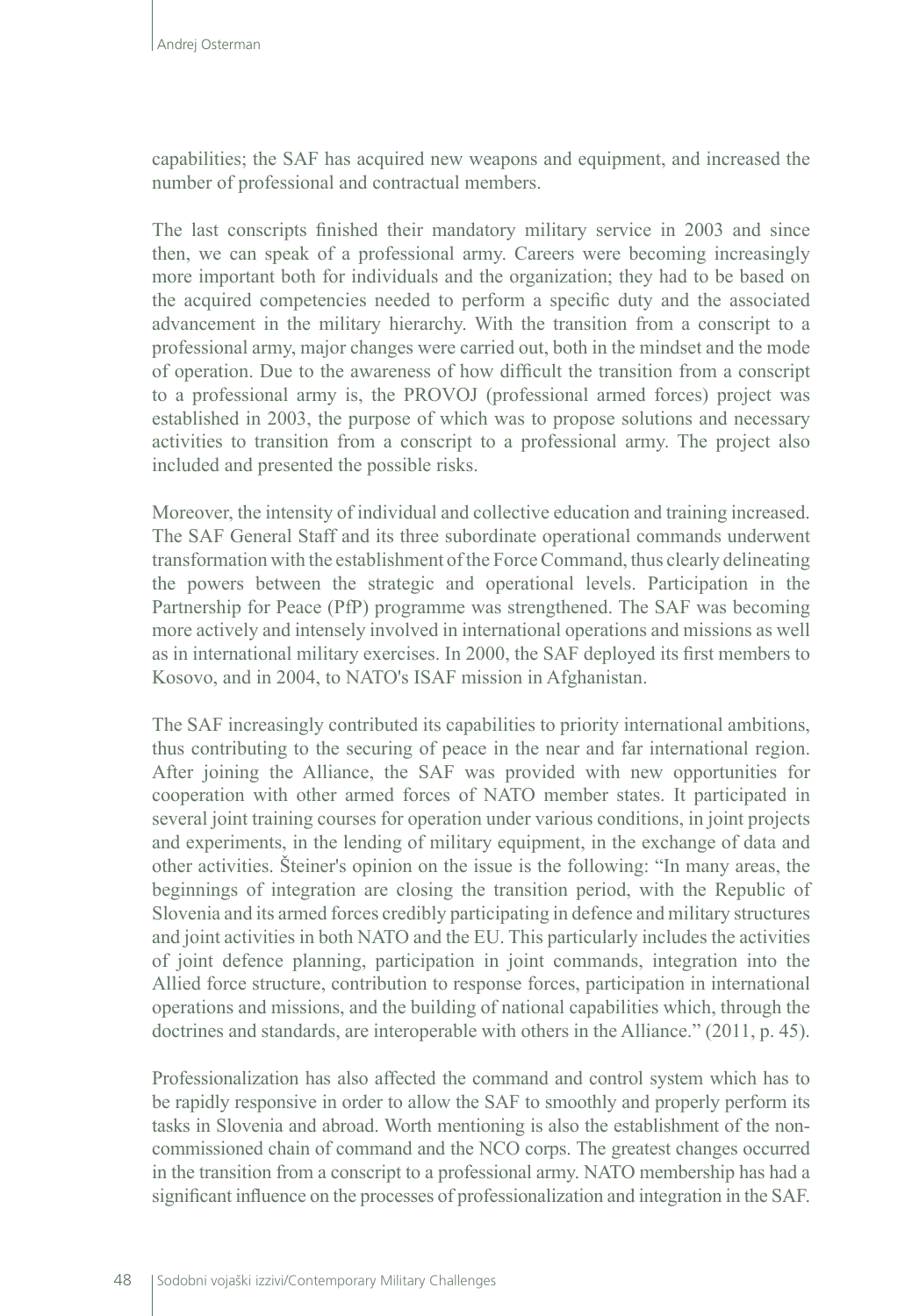The Mid-Term Defence Programme 2013–2018, adopted by the Government of the Republic of Slovenia, is an important development document for the SAF. The document defines the objectives and key guidelines for the operation and development of the Slovenian defence system in the mid-term period of 2013–2018. It takes into account Slovenia's financial capabilities in the relevant mid-term period, assuming to only allow for a minimum increase in defence expenditure after 2015.

The Mid-Term Defence Programme 2013–2018, p. 12/53, states: "For the purpose of operating on the Slovenian national territory, the highest unit provided by the SAF will be a special-purpose brigade battle group, while, for SAF operation outside Slovenia, its highest unit will be a special-purpose battalion battle group."

Since Slovenia joined the Alliance, the SAF has been more successful in some areas of development, and less in others. It is a fact that not enough financial resources have been invested in the modernization of firing ranges and training areas, and in the adaptation of barracks for the needs of a professional army. In the future, the SAF, the Ministry of Defence and other government bodies will be faced with new challenges in this area.

Due to the constant reductions in defence budget as a result of the financial situation in Slovenia, the SAF development challenges will have to be faced and accepted gradually by taking into account the financial and other capabilities, but mainly by applying tolerance and reason. It would also be wise to consider amending the Mid-Term Defence Programme 2013–2018, taking into consideration the real financial capabilities and allowing for mid- and long-term planning. Jelušič wrote: "The financial and economic crisis that we have witnessed will have a negative impact on the pace of development and modernization of the Slovenian defence system. Nevertheless, the development and modernization should not be stopped or frozen for several years, as this would signify a real setback (2009, p. 10)."

## **3 SAF OPERATION ACTIVITIES IN INTERNATIONAL OPERATIONS AND MISSIONS**

Participation in international operations and missions is an important part of the common tasks of the Alliance<sup>3</sup>. International operations and missions are a place where the SAF can compare itself to its allies both in terms of competence as well as equipment and armament.

*<sup>3</sup> Article 37, paragraph 1 of the Defence Act states: "Execute obligations assumed by the state in international organizations and through treaties."*

*Article 22, paragraph 1, indent 2 of the Service in the Slovenian Armed Forces Act states: "…trough participation in operations, missions and other forms of operation appropriate for conflict prevention, peacekeeping, peace enforcement and collective defence."*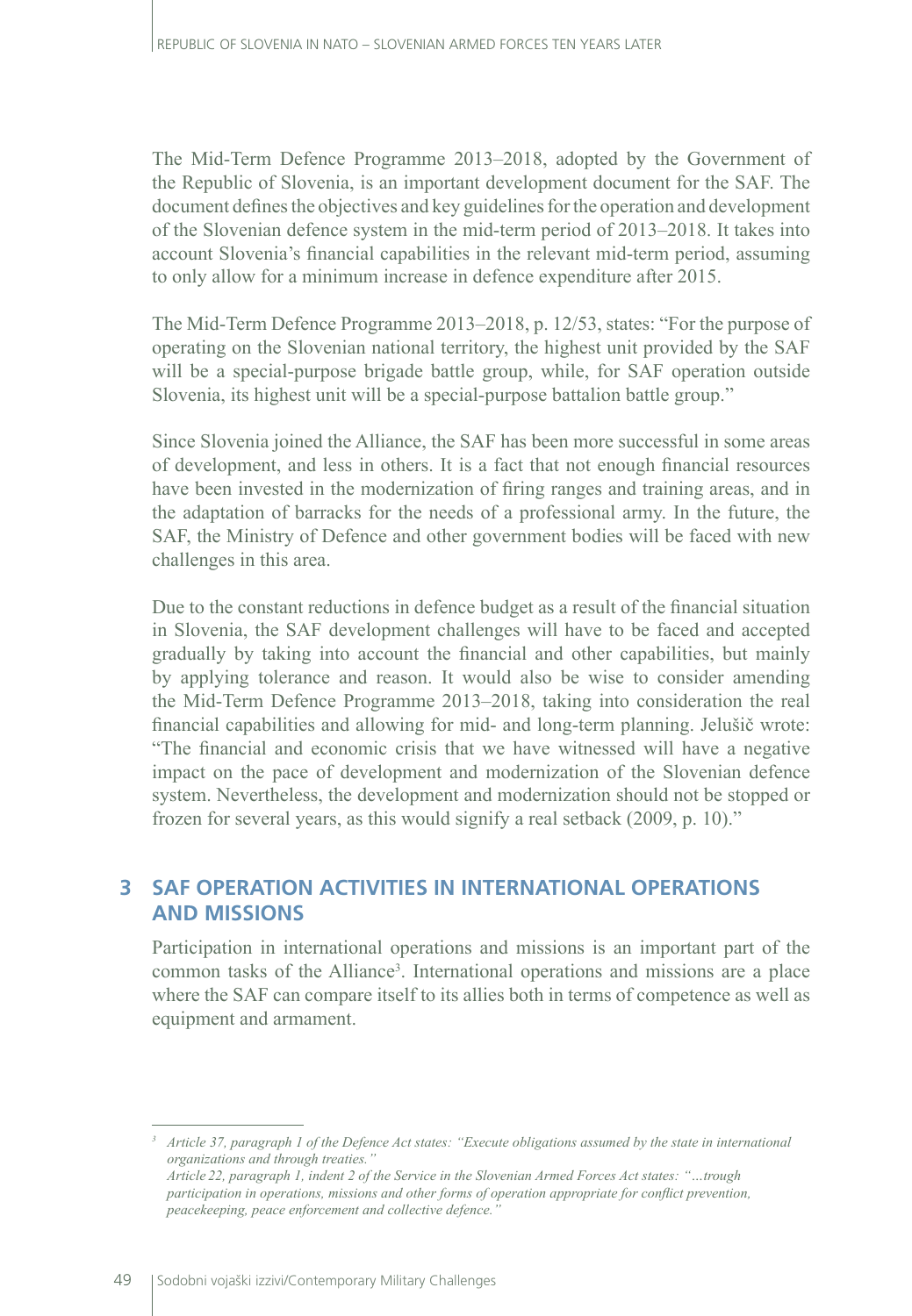"The concept of peace operations, in its broadest sense, encompasses all forms of military and non-military activities taking place in the context of political and diplomatic efforts to establish and preserve peace." (Jelušič, 2005, p. 12).

The SAF's participation in international operations and missions is a direct contribution of the SAF to regional and global security, as peace in the narrower and wider region also guarantees peace in Slovenia, with the SAF's contribution being great and undeniable. From 1997 until today, approximately 4,700 SAF members have participated in international operations and missions, with the daily average of about 380 members. The first SAF unit participated in the peacekeeping operation Alba in Albania in 1997, then in Cyprus, in EU operation Althea in Bosnia and Herzegovina, in the UNTSO military observer mission in Syria, in the NATO KFOR operation in Kosovo since 2000, in the NATO ISAF operation in Afghanistan since 2004, in the NATO operation in Iraq, in the UN peacekeeping mission UNIFIL in Lebanon since 2006, in the EU's EUFOR operation in Chad in 2008 and 2009, in the naval operation EU NAVFOR Somalia in 2009, in the military observer mission UNSMIS in Syria, in the military operation EUTM Mali in 2012, and in the humanitarian operation Mare Nostrum – Lampedusa in 2013 and 2014. In these 17 years, the SAF has participated in international operations and missions of NATO, the EU and UN. In 2010, the Government of the Republic of Slovenia adopted the Strategy of the Participation of the Republic of Slovenia in International Operations and Missions, which is an important document for the operation of the SAF. The strategic interest of Slovenia is for the Western Balkans to become a peaceful, stable and developmentally progressive area of countries<sup>4</sup>. For this reason, for a number of years, the SAF has had the largest contingent of forces deployed in Kosovo, which is currently totalling 304 members. From the military perspective, participation in international operations and missions in countries such as Afghanistan, Iraq, Chad and Lebanon is very demanding, which is further emphasized by the distance of these countries.

International operations and missions bring a wealth of experience and are a major challenge to most SAF branches and services. The lessons learned through the system of learning from experience have a direct influence on the preparation of new SAF contingents and the SAF development. The year 2013 presented a special challenge to the SAF which prepared the military boat Triglav for participation in the humanitarian operation Mare Nostrum in Lampedusa. This was the first deployment of the military boat Triglav to an international operation. Given the total number of SAF members, counting 7,214 on 1 September 2014, the percentage of SAF participation in international operations and missions is high, which can also be seen from the table below.

*<sup>4</sup> Section 22 (Strategic Interests) of the Strategy of the Participation of the Republic of Slovenia in International Operations and Missions states: "Slovenia's strategic interests in participating in international operations and missions are determined by its geostrategic position, political, security, economic, development, humanitarian and other interests and principles, including obligations within the international organisations of which it is a member, at the global and regional levels. For all types of international operations and missions, except for rescue operations, strategic interests are defined primarily in South East Europe, as well as in Eastern Europe and the Caucasus, the Mediterranean, the Middle East, Asia, Africa and other regions in the world."*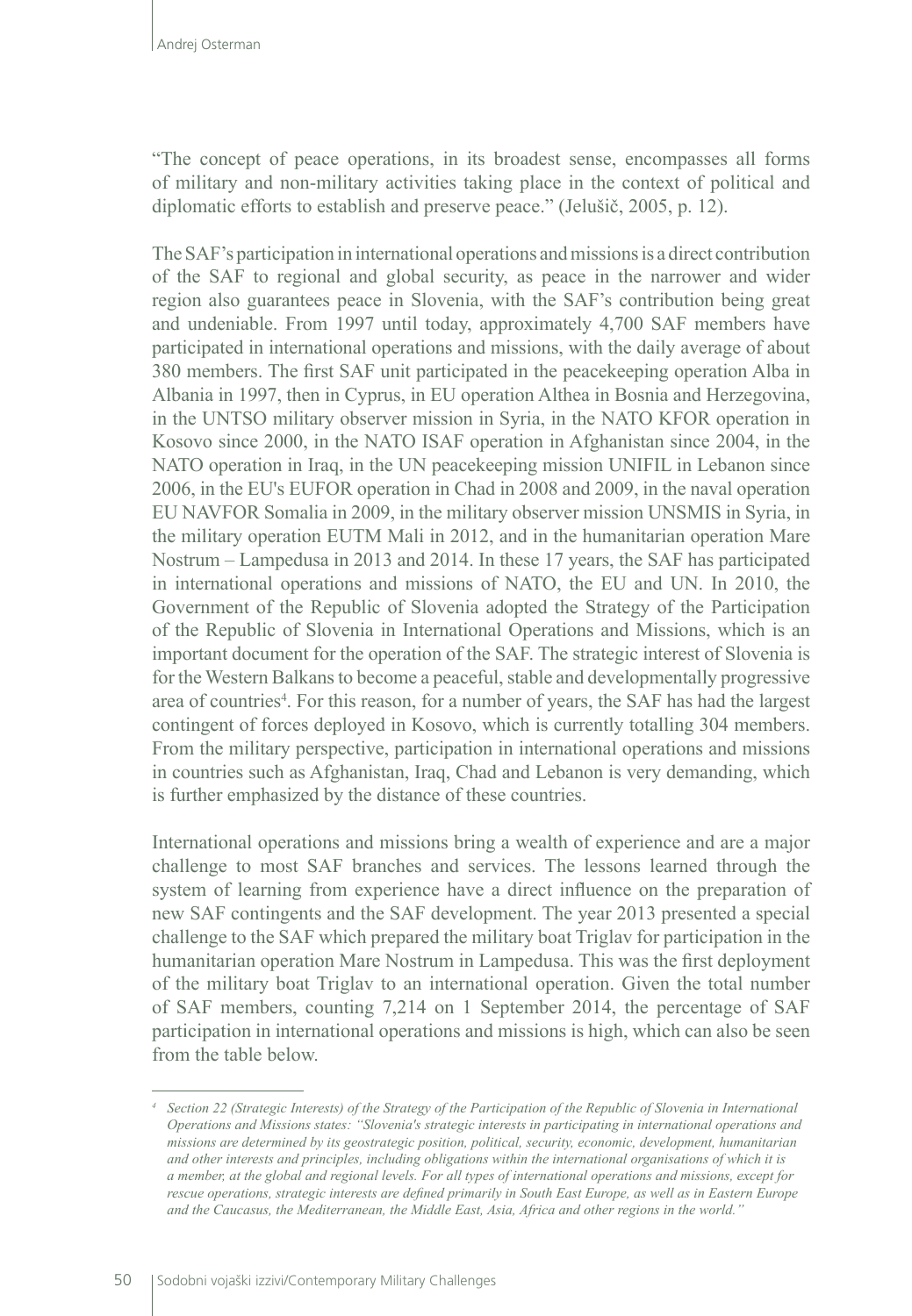

Each new SAF contingent in international operations and missions acquires new and invaluable experiences which are also relevant to NATO and the EU; each international operation and mission is therefore special and specific. The preparation of each contingent is a unique challenge, as each has its own peculiarities. During preparations, a contingent is given maximum attention in terms of equipment, to ensure the optimum safety of members, and training for the performance of the required tasks. The SAF's participation in international operations and missions has a positive impact on the SAF's development both in terms of equipment and training.

## **4 IMPORTANCE OF INTERNATIONAL MILITARY EXERCISES FOR THE SAF**

Each international military exercise presents a special challenge to the SAF. The exercises are part of collective training to achieve the required standards, and to maintain and ensure the operational readiness. The combat orientation of peacetime training of units and commands allows for the implementation of the expected tasks in real combat situations. Through exercises, an individual is trained to understand his or her relationship within the unit and the fact that the performance of his or her task also supports the overall tasks of the team.<sup>5</sup> Exercises are the highest form of collective training. By participating in NATO exercises, the SAF is meeting the national training objectives and the NATO's Connected Forces Initiative.

*<sup>5</sup> The Greek philosopher Aristotle said: "Excellence is an art won by training and habituation. We do not act rightly because we have virtue or excellence, but we rather have those because we have acted rightly. We are what we repeatedly do. Excellence, then, is not an act but a habit."*

*On 24 September 1776, in a letter to the President of Congress, George Washington wrote: "To bring men to an appropriate level of subordination is not the work of one day, month or year."*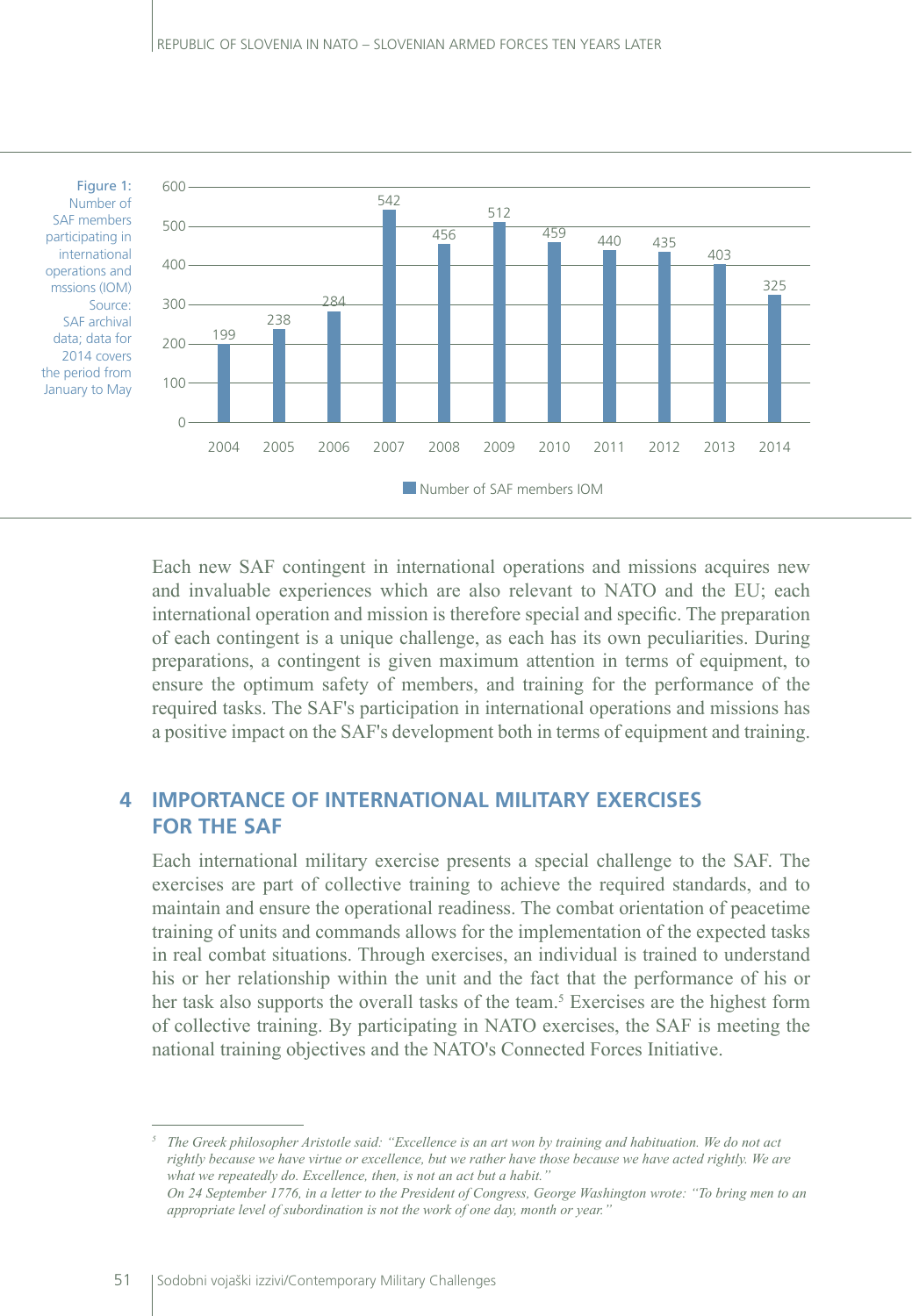Page 12 of the Bi-Sc Collective Training and Exercise Directive (CT&ED 075-003) states, inter alia, that education and training provide a coherent and integrated system of training which directly contributes to the preservation of collectivity of national forces, the NATO Command Structure (NCS) and the NATO Force Structure (NFS), all of which are interoperable and include a full range of capabilities and structures which allow the Alliance to achieve the desired level of ambition in a rapidly evolving and uncertain security environment.

In all these years, the SAF has participated in a number of international exercises. Armed forces find a special challenge in the exercises where, at the end of the operational cycle, units' readiness is tested through the certification process. This is a process in which the use of various methods and examinations helps to determine whether a unit is ready for operation. National and NATO certifications are used.

In 2012, the SAF participated in 36 exercises, and in 2013 in 31 exercises. There are 45 international exercises planned for 2014. By participating in international military exercises, the SAF tests its degree of interoperability with the Allied forces. Great importance is placed on the exercises performed in the Joint Multinational Readiness Centre in Hohenfels, Germany, including different allied troops. This is an example of good practice before deploying a SAF contingent to an international operation or mission. In 2014, the international ISAF operation is gradually coming to an end, and NATO exercises are gaining importance. These exercises will include NATO commands and NATO Response Forces. International military exercises are important not only for the SAF, but also for Slovenia, making an active contribution to the development and effectiveness of NATO's military capabilities.

## **5 STANDARDIZATION**

NATO standardization is very important for the achievement of interoperability among members of the Alliance. The implementation of NATO Standardization Agreements (STANAG) facilitates the attainment of the necessary level of interoperability among Alliance members to allow for the effective performance of common strategic, operational and tactical tasks within the command process, and for the effective use of technical assets, materials and administrative equipment. Interoperability is also an integral component of each NATO military capability, and an integral part of its capability development process. Interoperability is thus implemented through standardization. As I have already mentioned, "NATO STANAG is a unique regulation establishing the mandatory practices or technical requirements in the SAF, as there would be no international connectivity within the Alliance without it. It is therefore necessary to adopt NATO STANAGs into the Slovenian military standards." (Osterman 2010, p. 253)

This implementation process includes a precisely specified manner of producing, certifying and revoking the standardization documents. Operationally, this takes place in various NATO standardization committees and working groups which also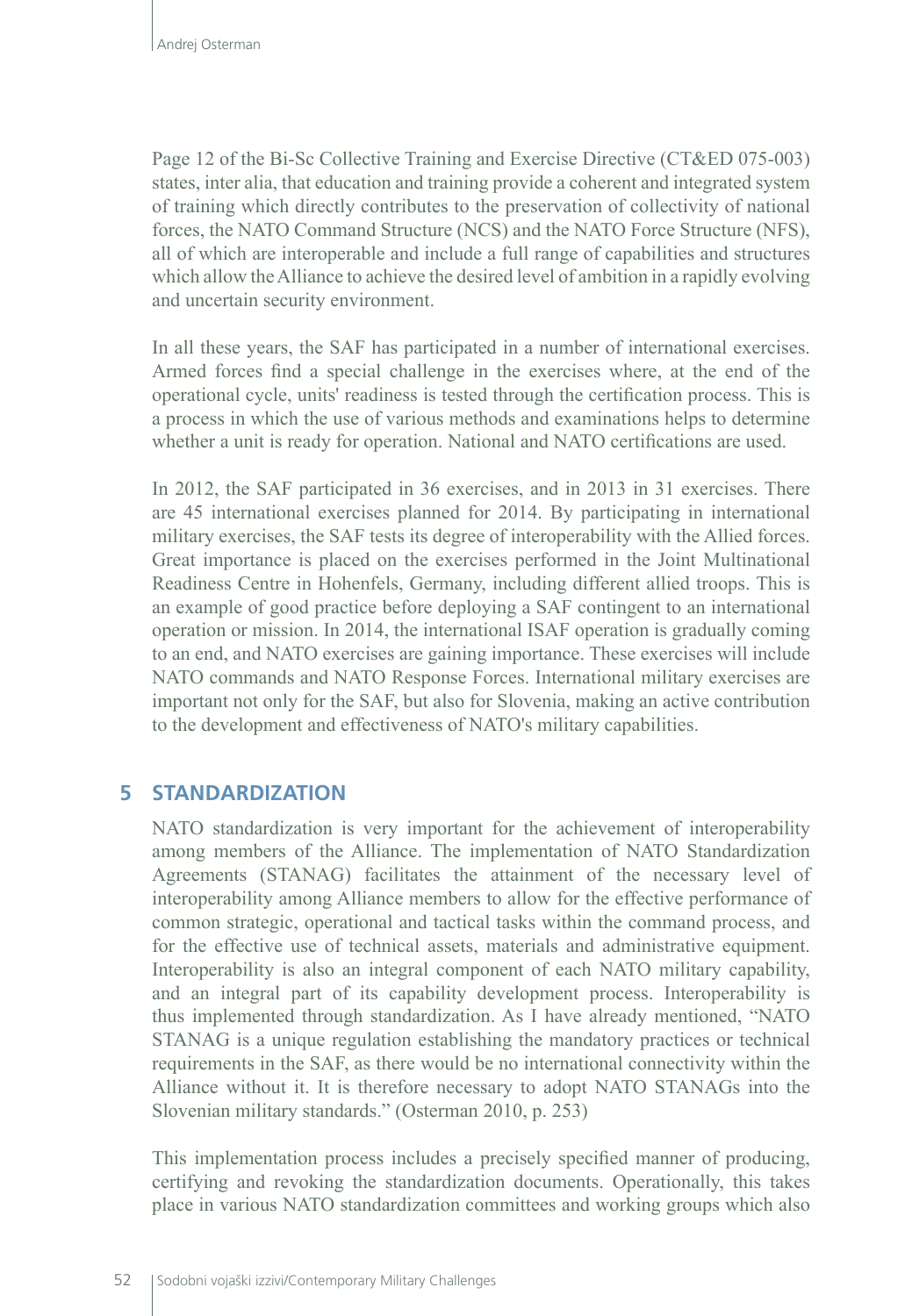include SAF representatives. The work in various NATO standardization working bodies is continuous and consistent. Undoubtedly, standardization also affects the shaping of SAF capabilities, particularly the purchase or new weapons and equipment, information and communication systems, the operation of logistics, the staff decision-making process etc.

The SAF started to adopt Slovenian military standards when Slovenia was a Partnership for Peace member, while this activity increased with the entry into NATO. Thus, from 2000 to September 2014, 728 NATO STANAGs have been nationally certified and 424 Slovenian military standards adopted. The above figures show that the validation and adoption of STANAGs were very intense.

## **6 INVOLVEMENT OF SAF REPRESENTATIVES IN NATO COMMANDS AND WORKING BODIES**

In the context of NATO's Command and Force Structure, the SAF, by joining the Alliance, also assumed international military obligations. These enable the SAF to actively participate in NATO Commands, which is important for the command and control of NATO and EU military capabilities within various international operations and missions. "The EU military structure is younger and less developed than the NATO military structure. Slovenia participates in its development, planning forces for the EU military structure. Moreover, it participates in the rotation of European military battle groups; during the presidency it was also actively involved in activating the EU-led operation in Chad." (Humar et al., 2009, p. 61).

For the filling of international posts, SAF members are required to have all the professional competences arising from the requirements of each duty or post. From the personnel point of view, the filling of these posts is a demanding process, with certain duties also being deployable. Aside from the permanent duties in NATO Commands, the SAF is temporarily manning individual duty posts in commands with the so-called supplementary staff. The posting usually lasts 3 to 4 years. The experience gained by SAF members in international duty posts is very important for the operation of the SAF at various levels of command and control. When a member terminates his or her international duty, they are assigned to a post in which they can best use the experience acquired abroad. The SAF has gained considerable experience in all the years of operating in NATO and EU structures; it can be said that, within its powers, the SAF is a fully equal partner.

## **7 TRANSFORMATION PROCESS IN NATO AND THE SLOVENIAN ARMED FORCES**

The globalization of the world and the emergence of new crisis areas compel the Alliance to follow these trends, despite the fact that, in most NATO countries, less and less resources are being devoted to the development of military capabilities.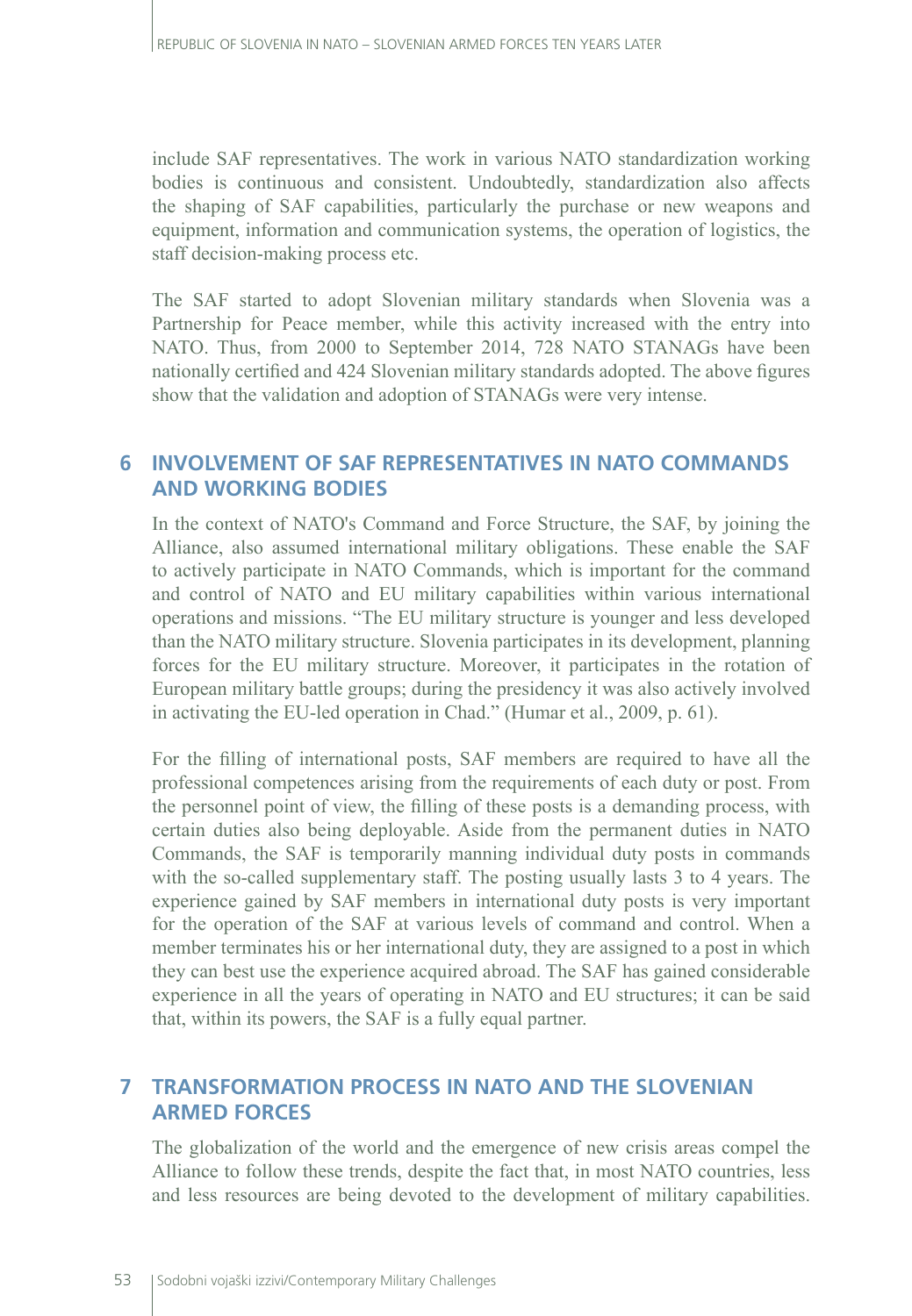Thus, the international environment is constantly changing and becoming more and more unpredictable.<sup>6</sup> The globalized world is also bringing changes to the armies in terms of their personnel structure, weapons and equipment, education and training methods etc. In recent years, many discussions and meetings in NATO structures have been devoted to this issue. In 2003, NATO established the Allied Command Transformation in Norfolk (USA) which is increasingly gaining importance. Through its projects and experiments, the Command is seeking appropriate solutions for the challenges which NATO will address in the future. It supports activities within the Smart Defence and the Connected Forces Initiative. Major emphasis is placed on the NATO Defence Planning Process and, in this context, on the Framework Nations Concept and the Connected Forces Initiative. With the establishment of the new NATO Command Structure, the Allied Command Transformation also assumed the area of military education and training. With the gradual withdrawal of the Allied forces from Afghanistan, NATO exercises will become increasingly important, as members will be preparing for future international operations and missions. We can conclude that the transformation process in NATO also influences the transformation of the SAF which is part of NATO's defence planning and participates in the Connected Forces Initiative and Smart Defence projects. Šteiner states: "The concept of transformation is characterized by new forms or a paradigm of change, with a tendency to become the new theory of changing the defence and military organization (2011, p. 46)."

Transformation as a concept is often present in the Alliance and national environments. It can be interpreted as a necessary process that allows the armed forces to adapt to changes in the environment, so that they can effectively perform their tasks. Therefore, transformation is a never-ending process, with the environment in which the armed forces operate constantly changing. The key factors in transformation activities are usually the amount of defence expenditure earmarked for the development of the armed forces, and, in relation to this, changes in the global security environment. In recent years, various NATO countries have decreased their defence spending, which is mainly due to the economic and financial crisis.7

The transformation of military capabilities as a new concept in the Alliance has been officially known since the NATO Summit in Prague in 2002 when the beginning of the period of the transformation of military capabilities was officially verified (NATO Handbook, 2006, p. 20); this gave rise to the establishment of the Allied Command Transformation (ACT). Clinton provides the following definition of

*<sup>6</sup> Grizold (2005, pp. 22 – 23) states: "… that, after the end of the Cold War, the international security environment has become increasingly unpredictable and uncertain. The fundamental characteristic of this environment is the complexity of security threats, which includes the following essential elements: integration, intertwining and interaction between military and non-military security threats (e.g. military and ethical conflicts, proliferation of weapons of mass destruction, organized crime, terrorism, natural and other disasters, famine, infectious diseases, environmental pollution etc.).* 

*<sup>7</sup> The Strategic Foresight Analysis 2013 Report, page 29, states that "Governments faced with slow or nonexistent growth, rising unemployment and increasing debt burdens will continue to have many competing priorities. Defence spending has continued to decline across the Alliance due to reduced economic growth, and the increasing emphasis on social programmes. There is a risk that, even if economic cycles turn more positive, public opinion may prevent some nations from reinvesting in defence."*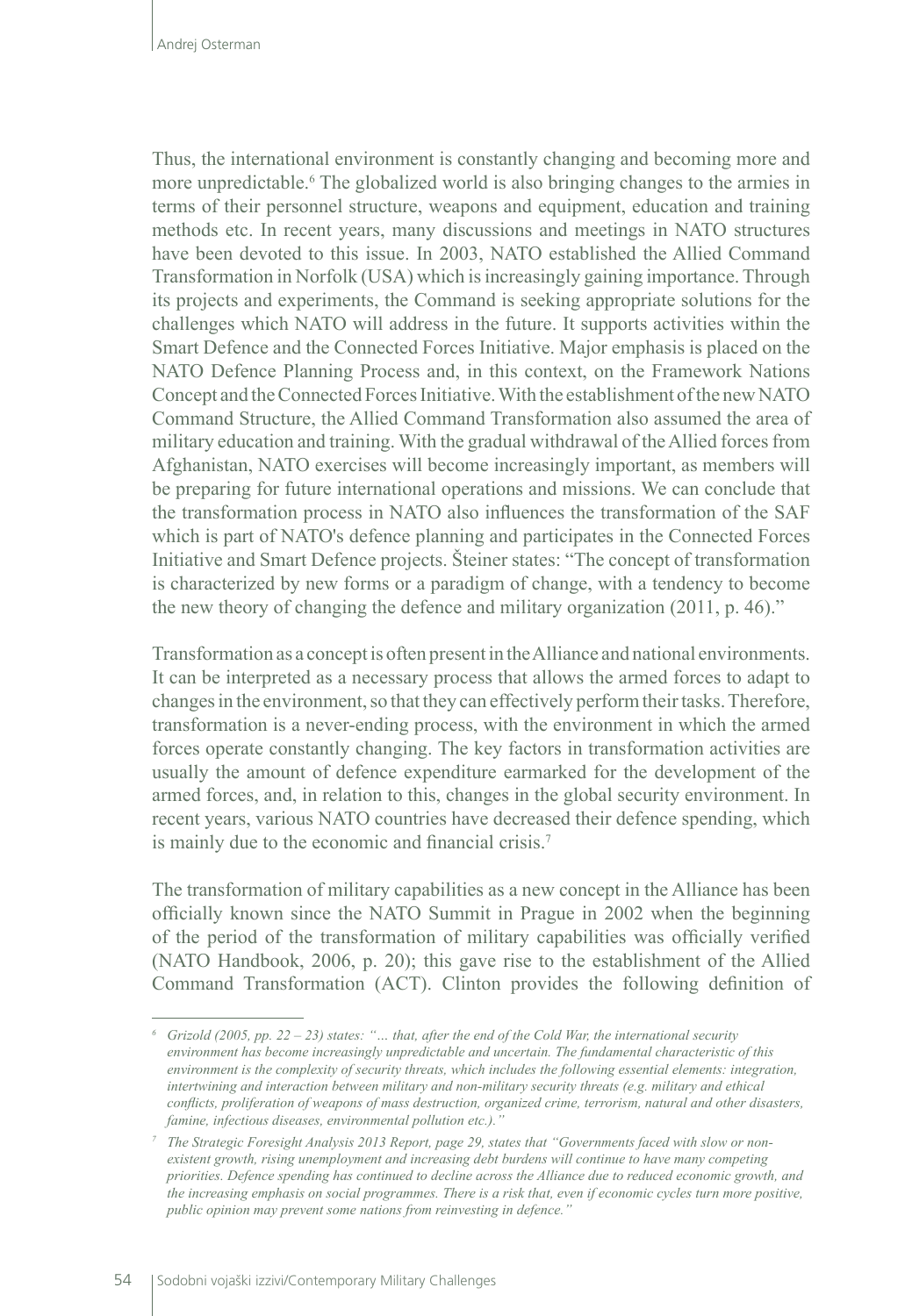transformation: "Transformation is a process that shapes the changing nature of competition and cooperation through new combinations of concepts, capabilities, people and organizations (Clinton, 2009, p. 2).

The SAF must follow the transformation policies taking place in the Alliance. The international financial situation has had a negative impact on defence budgets of most NATO countries (the same happened with the Slovenian defence budget), which in turn negatively impacts the development of military capabilities. The use of financial resources is subject to certain regulations which aim to maximize the impact of the resources used.<sup>8</sup> The SAF transformation processes are thus directed towards the use of available resources being as efficient and rational as possible, and aims to maintain and achieve the performance objectives adopted during the Alliance negotiations or required for the implementation of the tasks of national importance, such as, for example, protection and rescue. The SAF thus had to transform in a way that it remained as efficient as possible, as the financial resources for its operations had reduced by 40 percent in just a few years. Moreover, government restrictions on employment also led to a smaller number of SAF employees.



*<sup>8</sup> Kopač (2011, p. 174) believes: "It is a fact that, in the last ten years, the Republic of Slovenia has seen a considerable improvement in the institutional rules that promote a more efficient provision of military capabilities. In this regard, in addition to increasing the awareness that we cannot afford irrational use of public resources, it is important to integrate into the Euro-Atlantic structures. Defence planning is thus developing in accordance with the defence planning process of NATO and the European Union. Military investments are subject to a number of EU directives governing public procurement in general and specifically procurement in the areas of defence and security."*

*<sup>9</sup> The graph presents the SAF budget which, within the state budget, is managed in the context of the Defence and Security policy (07), Military Defence programme (0702).*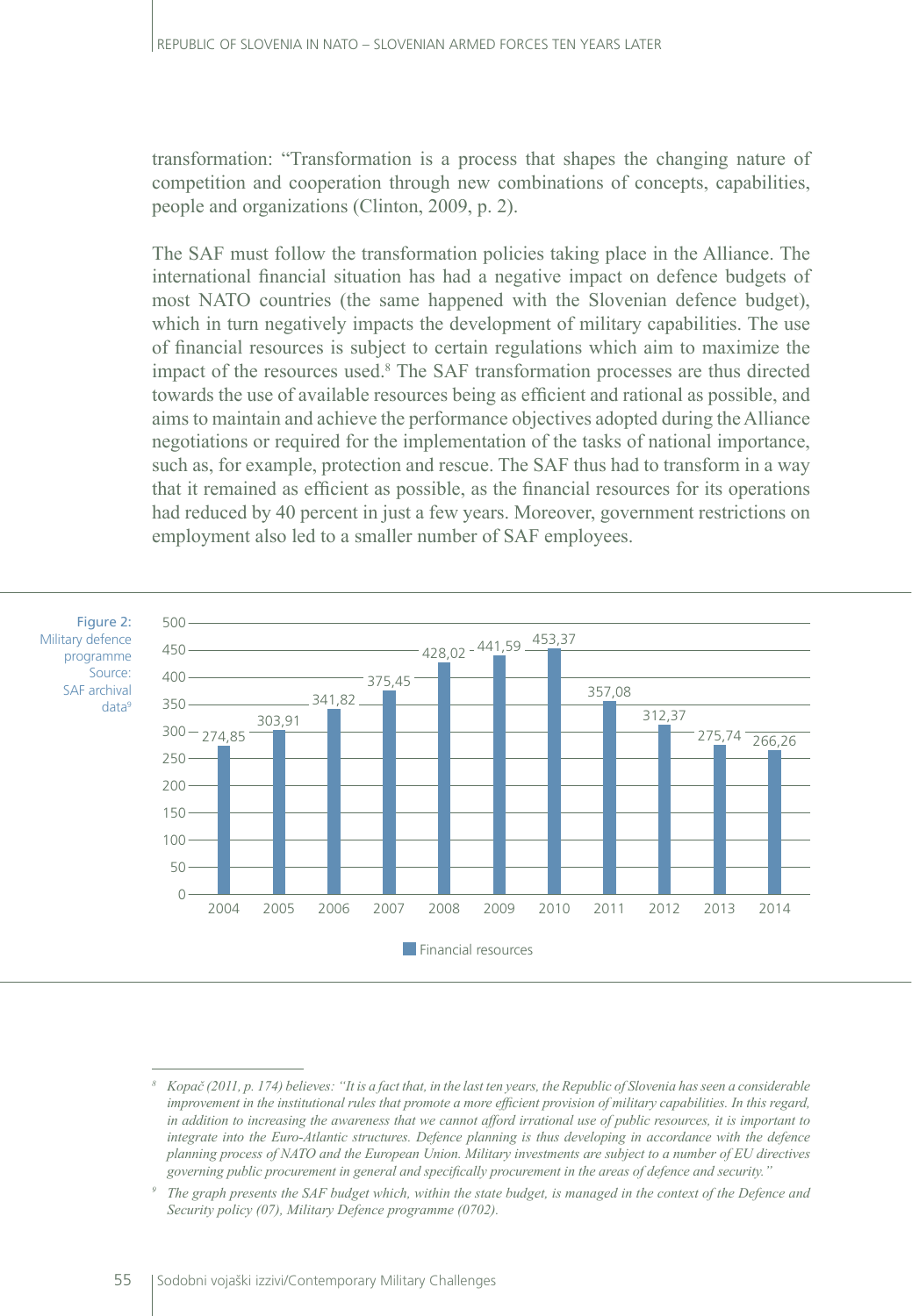Therefore, certain issues, with the aim of providing and developing military capabilities, will be resolved through participation in Smart Defence projects, the Connected Forces Initiative and the Framework Nations Concept. It can be established that the transformation processes in NATO also affect the transformation processes in the SAF.



It should be noted that defence expenditure in 2009 and 2010 accounted for approximately 1.62 percent of GDP of Slovenia, and 1.04 percent in 2014, which signifies a marked decline in defence spending in a very short period of time<sup>10</sup>. The NATO arrangement is that Member States should commit 2 percent of GDP to defence spending.

#### **7.1 Smart Defence, the Connected Forces Initiative and the Framework Nations Concept as Assistance in the Development of SAF Capabilities**

Smart Defence includes multinational cooperation in the development, procurement, maintenance and use of capabilities, the implementation of priority tasks in line with the NATO strategic priority tasks and the identified deficits from operations, as well as the specialization of forces and the division of roles among the Allies. Slovenia participates in several projects. <sup>11</sup> These projects are included in the first-order set of Smart Defence projects, since proposals have grown and developed into projects with an identified framework nation, participating countries having confirmed their participation, and the agreed scope and purpose of the programme having been

*<sup>10</sup> In addition to the SAF budget, defence expenditure includes the defence system management and crisis management programme (administrative part of the Ministry of Defence), military pensions and the budget of the Government Office for the Protection of Classified Information.*

*<sup>11</sup> Smart Defence – presented at the Munich Security Conference in February 2011 by the NATO Secretary General Anders Fogh Rasmussen.*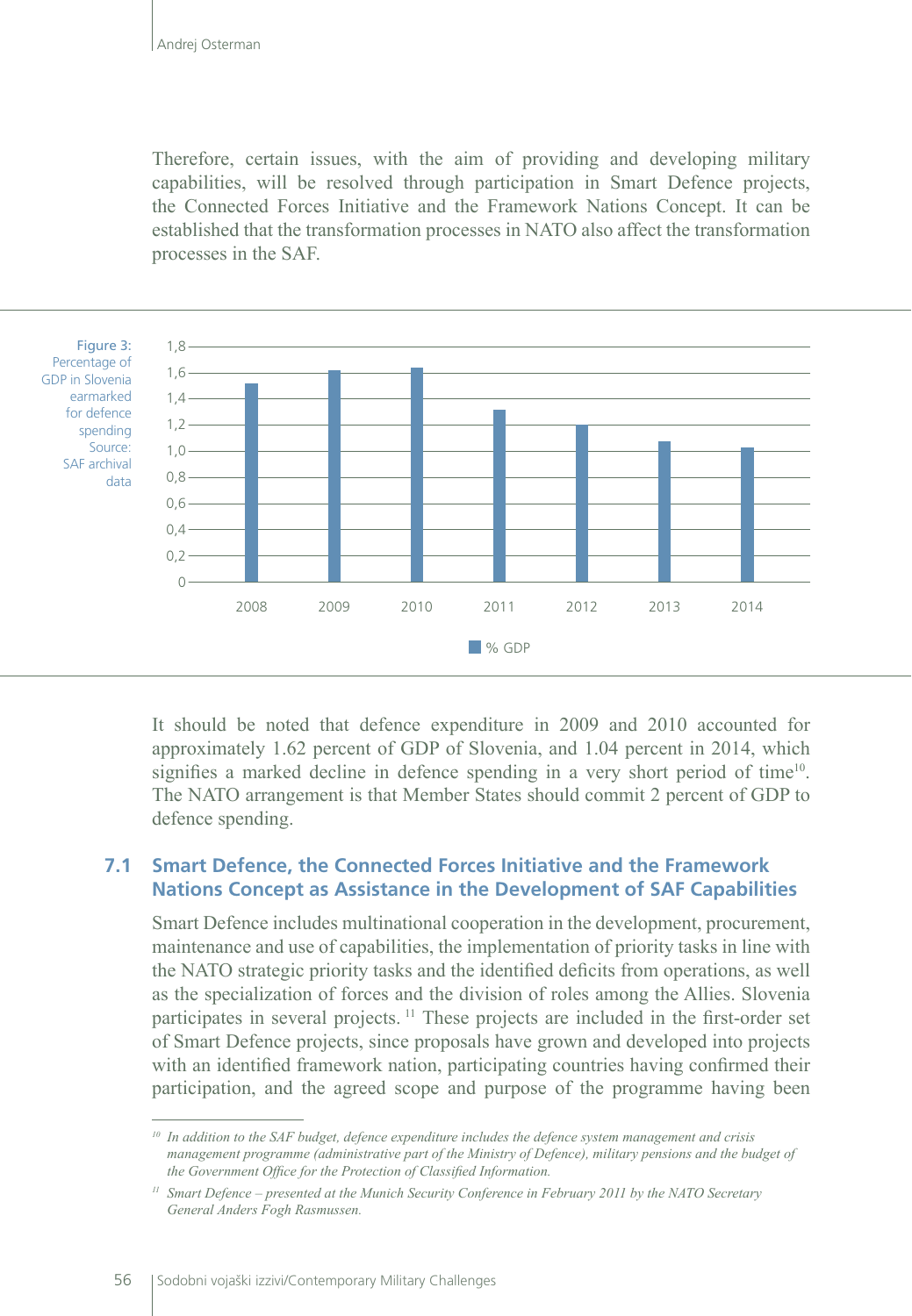coordinated. One of the major SAF projects is also development of the CBRN defence capabilities. Other projects that the SAF participates in are primarily related to education, training and equipment procurement. In the selection of projects, longand mid-term development documents must be taken into consideration to ensure that the content matches the objectives set out in these documents. In recent years, Cyber Defence projects are increasingly coming to the forefront in the Alliance, offering a variety of opportunities for the training of SAF members. The selection should be focused on the projects that bring the maximum effect in terms of security provision, taking into account the SAF's financial capabilities.

The Connected Forces Initiative signifies an improvement in interoperability between the Allied and partner forces, and connection between the NATO and national commands through joint education, training, exercises and technological solutions.<sup>12</sup> We believe that exercises are a specific area for verifying and assessing the ability to operate collectively in the Alliance and NATO-led coalitions based on the domains of doctrines, procedures, organizations, training and equipment. In its role, NATO must offer countries the opportunity to improve their interoperability through a range of available, flexible and affordable joint events. These will enable the Alliance and countries to rapidly adapt to any changing circumstances and demands of the emerging challenges. The aim is to maintain and improve NATO's preparedness, interoperability and combat efficiency between the Allied and partner forces and capabilities, through the expanded programme of training and military exercises. In the context of the Connected Forces Initiative, NATO Response Forces will have a central role of a facilitator and demonstrator of operational readiness and will be the benchmark for NATO's transformation. The Initiative enables the SAF to connect with the operational experiences within NATO. In the anticipation of reducing the operational activities of NATO after the completion of the ISAF operation in 2014, this Initiative will gain further importance. This year, the SAF has a section of the Special Operations Unit participating in NATO Response Forces. In the future, the implementation of several large-scale and quality exercises is planned in the context of a wide range of scenarios and consistent with the level of ambition; the SAF thus attaches great importance to the integration of national and NATO exercises. In 2015, the SAF will participate in the international military exercise Trident Juncture 2015.

The Framework Nations Concept aims to provide the European allies, during the period of reducing defence resources and the USA's strategic redirection, the required capabilities in an organized manner and assume a relative burden and responsibility for the common security and defence.13 The Concept is focused on the formation of groups of countries under the auspices of framework nations, which would provide comprehensive sets of capabilities. Framework nations with a broader range of capabilities would connect smaller countries with specialized

*<sup>12</sup> Connected Forces Initiative – arises from the Chicago Defence Package adopted in May 2012.*

*<sup>13</sup> Framework Nations Concept – first discussed at the ministerial meeting in June 2013, presented in detail to Member States in September 2013.*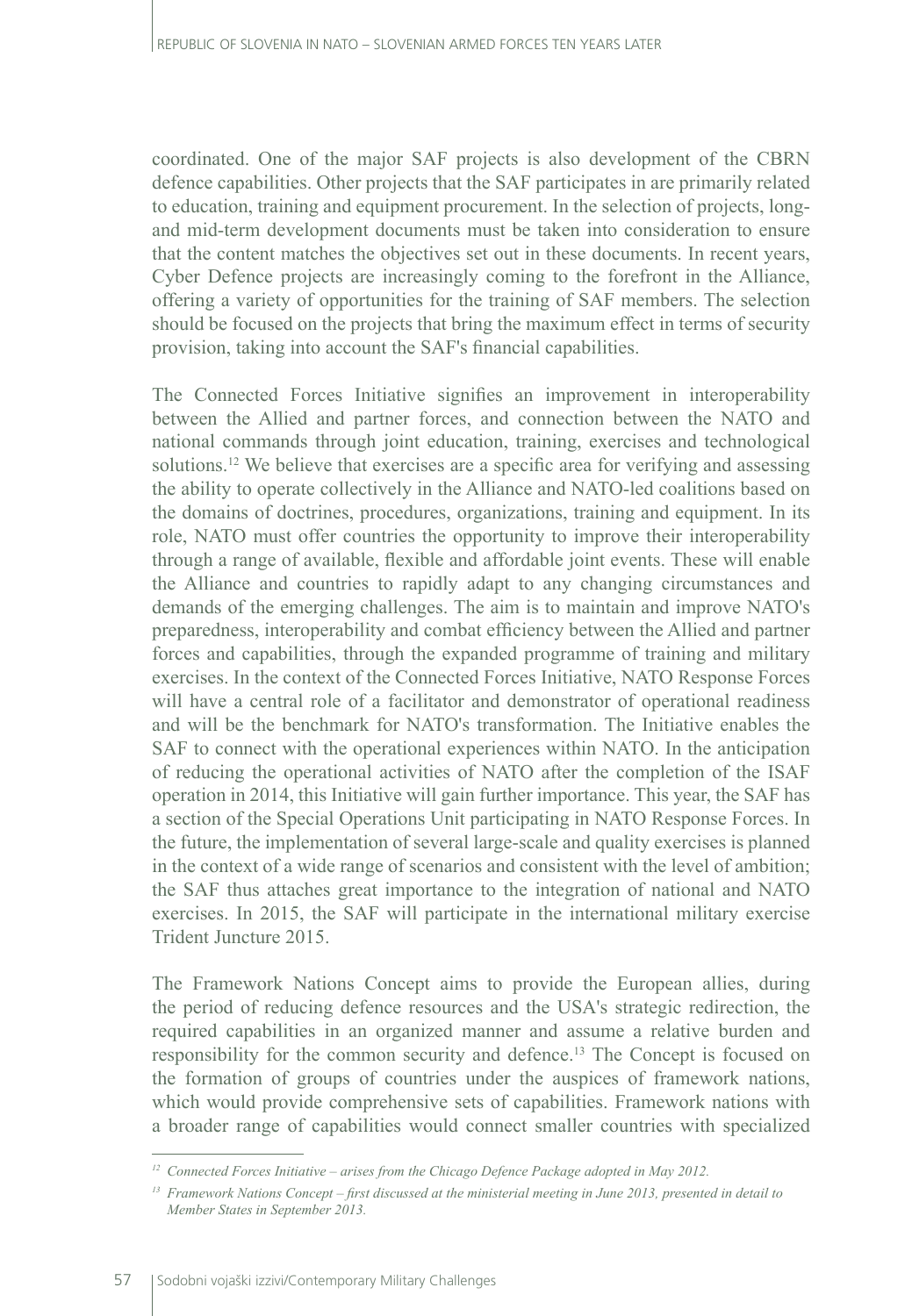contributions, bringing them relief and enabling them to focus their resources on the development of specialized capabilities – each ally, however, would have to maintain a credible combat capability. The Concept is an upgrade of the current multinational approaches, as it provides for a long-term partnership in the field of providing the full spectrum of capabilities, while the Smart Defence project and the project of pooling and sharing are focused on the development of individual capabilities. The Framework Nations Concept is a German initiative drawing on the positive experiences gained through the implementation of multinational projects and the establishment of a framework nation in the organization of operational forces and the conduct of international operations and missions. The SAF has a positive experience of cooperation in multinational forces under the auspices of a framework nation, both in the integration of forces within the NATO Response Force and the Multinational Land Force, as well as in international operations and missions. Both the Connected Forces Initiative and the Framework Nations Concept are of great importance to the SAF, especially now that fewer budgetary resources are earmarked for the development and operation of the Slovenian Armed Forces. The importance of these concepts was addressed by the NATO Secretary General Anders Fogh Rasmussen at the round table in Ljubljana on 24 January 2014.

#### **7.2 SAF Transformation Processes**

Since the entry into NATO, the SAF has been constantly changing. In some periods, transformation processes were more intense, in others less. But almost no year passed without any organizational changes in the formation structure of units and commands. These transformations were also considered in the findings of the Strategic Defence Review which was prepared in 2009. Major transformational changes were determined by the adoption of the Mid-Term Defence Programme 2013–2018. By transforming the tactical level of command in the first and second phase, which started in 2012 and was completed last year, the target organizational structure was established, allowing for the efficient performance of the SAF's tasks. This year, the SAF has entered the third phase of transformation. In this phase, the General Staff of the Slovenian Armed Forces has been transformed; a new concept of logistics operations is being established, and the identification of possible process and functional integration with the administrative part of the Ministry of Defence is being implemented. This phase of transformation will end with the establishment of two balanced infantry brigades, as the core of SAF development and operation, and the centralization of logistics support. In the field of civil-military cooperation and the system of protection and rescue, both infantry brigades will be even more spatially positioned.

The SAF entered the year 2014 with the military budget (the military defence programme) of EUR 266 million; in 2013, the military budget amounted to EUR 300 million. Thus, there is a growing gap between the requirements set out in the Mid-Term Defence Programme 2013–2018 and the amount of budgetary resources provided for the realization of this and other documents. This is the complete opposite of the need for the procurement of equipment and weapons, and prevents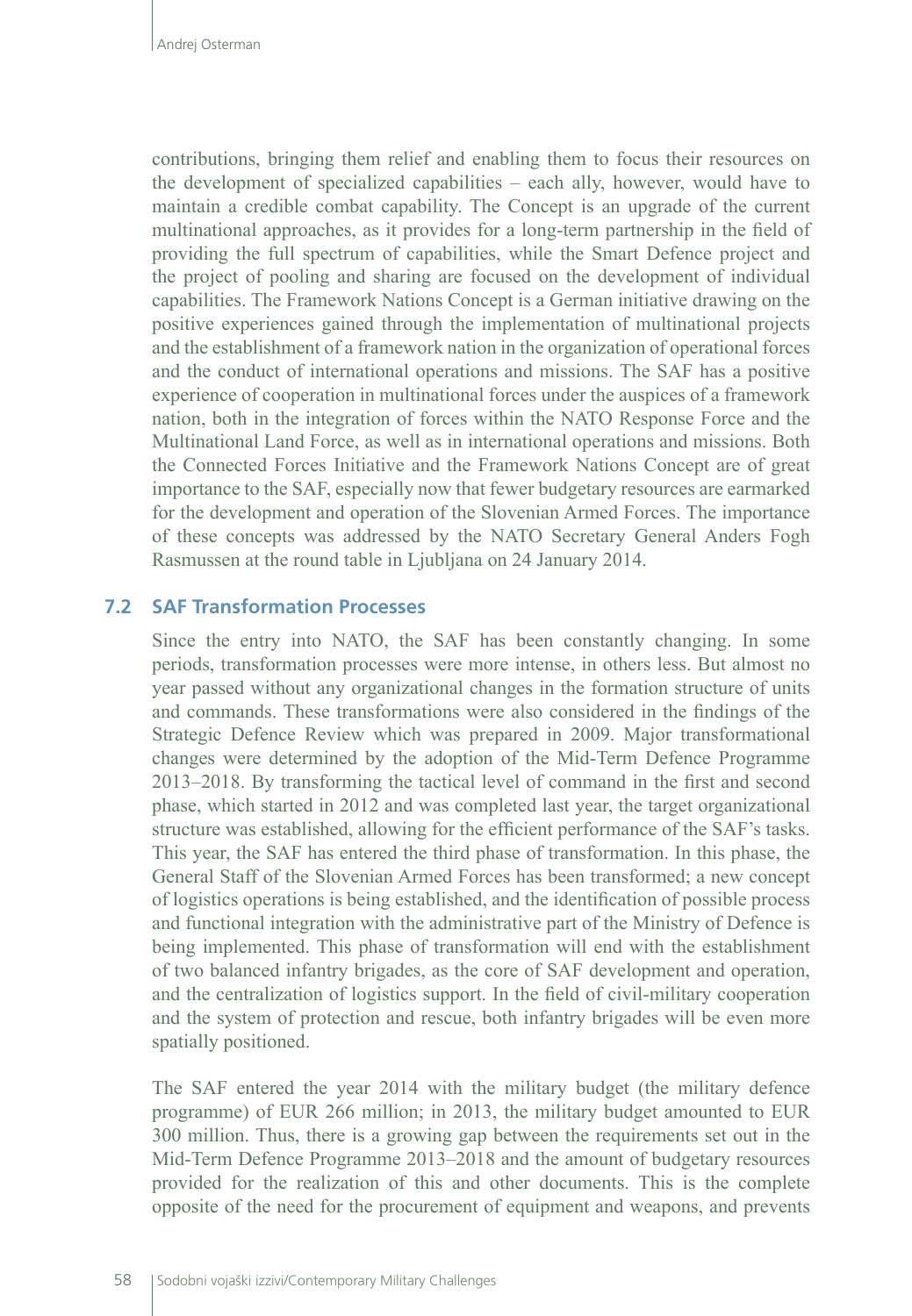the realization of certain requirements. This negative financial trend calls for a rapid transformation and the provision of a sustained system with very limited financial resources; moreover, it calls for the realization of the planned tasks through the timely and effective adoption of measures. The SAF efficiency is also achieved through the rapid response of the command and control system. Irrespective of the reduction of budgetary resources, the SAF will have to maintain and upgrade the already achieved standards in individual and collective competence.

The SAF's transformation is an ongoing process responding to external changes. Looking at the time from Slovenia's entry into NATO until today, the greatest transformational changes were caused by transitioning from a conscript to a professional army, with the development progress of the SAF being very evident. The most important transformation challenge today is how to provide adequate military capabilities to implement tasks in Slovenia and abroad with the available budget funding. The SAF's fundamental future challenge and capability goal for NATO is the establishment of a medium battalion battle group. An important contribution of Slovenia to the Alliance will be the establishment of the Multinational Centre of Excellence for Mountain Warfare in 2015, since the majority of NATO countries have already established various centres which are operating successfully today. Slovenia is the co-founder of some of them<sup>14</sup>. We should also not overlook the fact that the SAF plays an important role in its narrow region, providing mentorship to some other countries in the Balkans which are in the process of integration into the Alliance. Moreover, in the past, the SAF initiated the establishment of Multinational Land Force*.* International activities also affect the SAF's transformation processes in the forefront of which must be the provision of military protection and rescue capabilities, which is one of the SAF's tasks<sup>15</sup>. A large part of the equipment at the SAF's disposal thus has dual purpose.

NATO has adopted the New Strategic Concept<sup>16</sup> and is using conferences and consultations to discuss various transformation challenges that aim to transform NATO structures. The NATO Command Structure and NATO Force Structure are thus transformed. Due to the decline in defence spending in some NATO countries, Smart Defence, the Connected Forces Initiative and the Framework Nations Concept are gaining importance as cornerstones of joint military capabilities. This trend should also be followed by the SAF, mainly because the defence spending has reduced considerably in recent years and amounts to approximately 1.04 percent of Slovenia's GDP. **Conclusion**

*<sup>14</sup> Fifteen NATO countries have already established centres of excellence, namely Germany, Norway, the Netherlands, Belgium, France, Spain, USA, Estonia, Lithuania, Czech Republic, Slovakia, Hungary, Romania, Turkey and Italy. Currently, centres of excellence are being established in Poland, Latvia, Bulgaria, Italy and Slovenia.* 

*<sup>15</sup> Article 37, paragraph 1 of the Defence Act states: "Participate in protection and rescue activities in the event of natural and other disasters in line with its organization and equipment."*

*<sup>16</sup> Strategic Concept for the Defence and Security of the Members of the North Atlantic Treaty Organization was adopted at the NATO Summit in Lisbon between 19 and 20 November 2010.*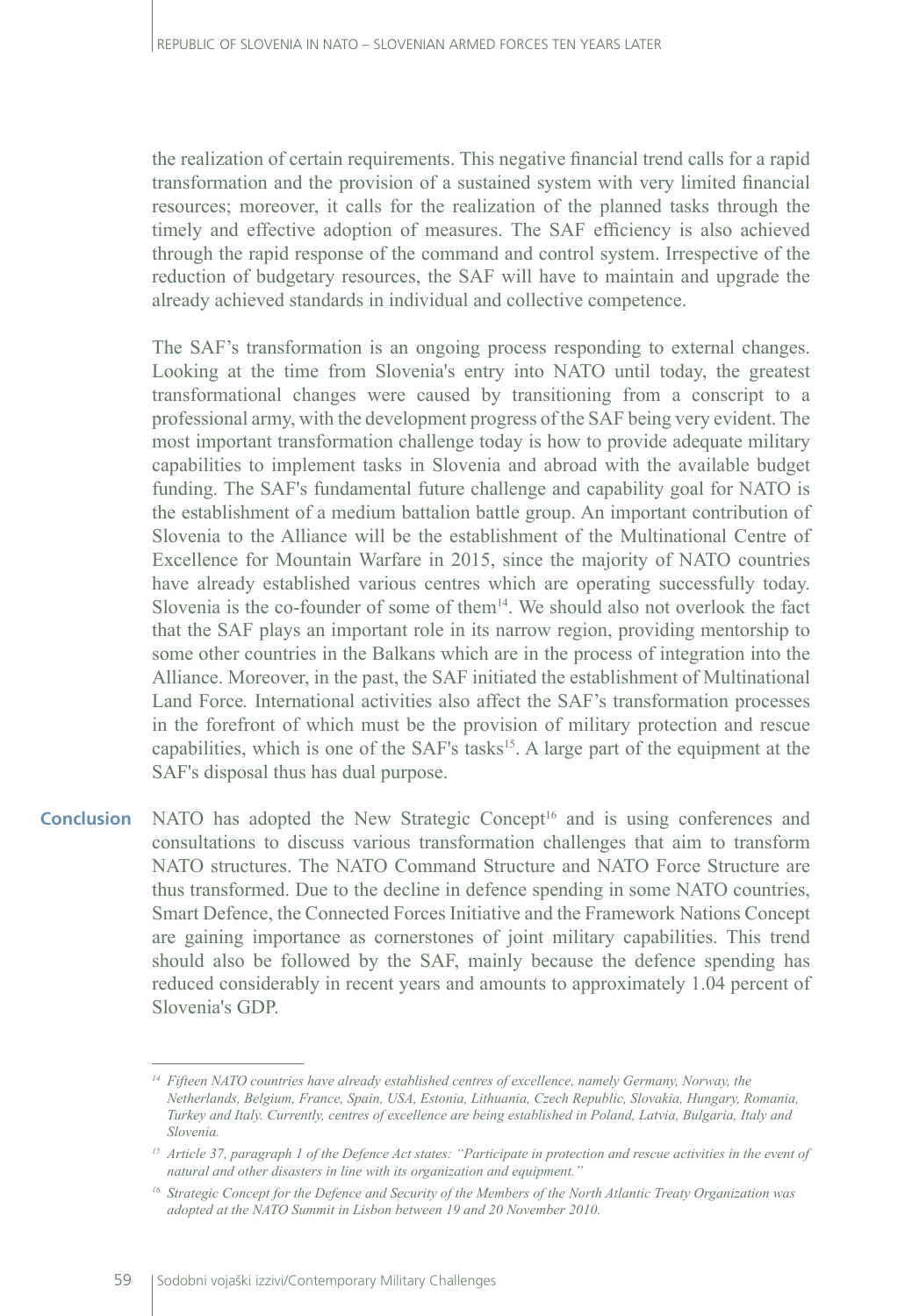It is thus evident that the SAF has made considerable progress since joining NATO. Due to the continuous shrinking of financial resources for defence, the ratio between the costs of personnel, operational performance and equipment (modernization) is becoming less favourable and is increasingly moving away from the recommended ratio of the Alliance. The SAF must therefore use transformation processes to adapt quickly and maximize the use of resources available for the provision of military capabilities for national needs and the needs of the Alliance. It must be small, efficient, sustainable and as deployable as possible to be able to operate in various scenarios within the Alliance. In the ten years, the SAF has gained a lot of experience in operating within the Alliance. Its proposals and initiatives make it an active creator in NATO. The SAF should also build military capabilities and participate in international military exercises. It must transform the Multinational Centre of Excellence for Mountain Warfare into the NATO Centre of Excellence for Mountain Warfare, continue the work of the School of Foreign Languages, organize other schools for the needs of the region and be a mentor to countries in South East Europe. It must continue to be internationally recognized by its contribution to international operations and missions etc. Slovenia's membership in NATO has enabled the SAF to contribute to the Alliance and thus gain added value itself. The SAF will have to continue the process of professionalization, and occupy higher military positions and posts in the NATO Command Structure and NATO Force Structure, which provide most direct operational experience.

Based on the analyses of projects and in terms of time correlation with the national programmes and available financial, material and human resources, the SAF must participate in Smart Defence projects, the Connected Forces Initiative and the Framework Nations Concept. Due to the lack of financial resources it should take advantage of all the personnel and material resources, allowing for and supporting innovative and creative thinking at all levels of command and control.

Entry into the Alliance has brought changes to the personnel structure which is gaining in quality; there has been an increase in military capabilities in the area of command and control as well as in sustainability, combat power and deployability. Part of military capabilities has dual purpose, providing support to the defence system and the system of protection against natural and other disasters. Due to the rapid reduction of the defence budget or funds earmarked for defence expenditure, further development of the SAF will require deliberation of its future scope and structure, based on stable budgetary financing as the basis for mid- and long-term planning of the development of military capabilities. Due to the major differences between the requirements set out in development guidance documents and the available amount of budgetary resources for the realization, it will, in the future, be necessary to ensure mutual consistency. Today, the lack of financial resources is mainly reflected in certain equipment and weapons necessary for the realization of capability goals, maintenance of military infrastructure etc. The fundamental challenge and objective for the future of the SAF must be the development of planned capabilities both for the needs of the Alliance and the national needs.